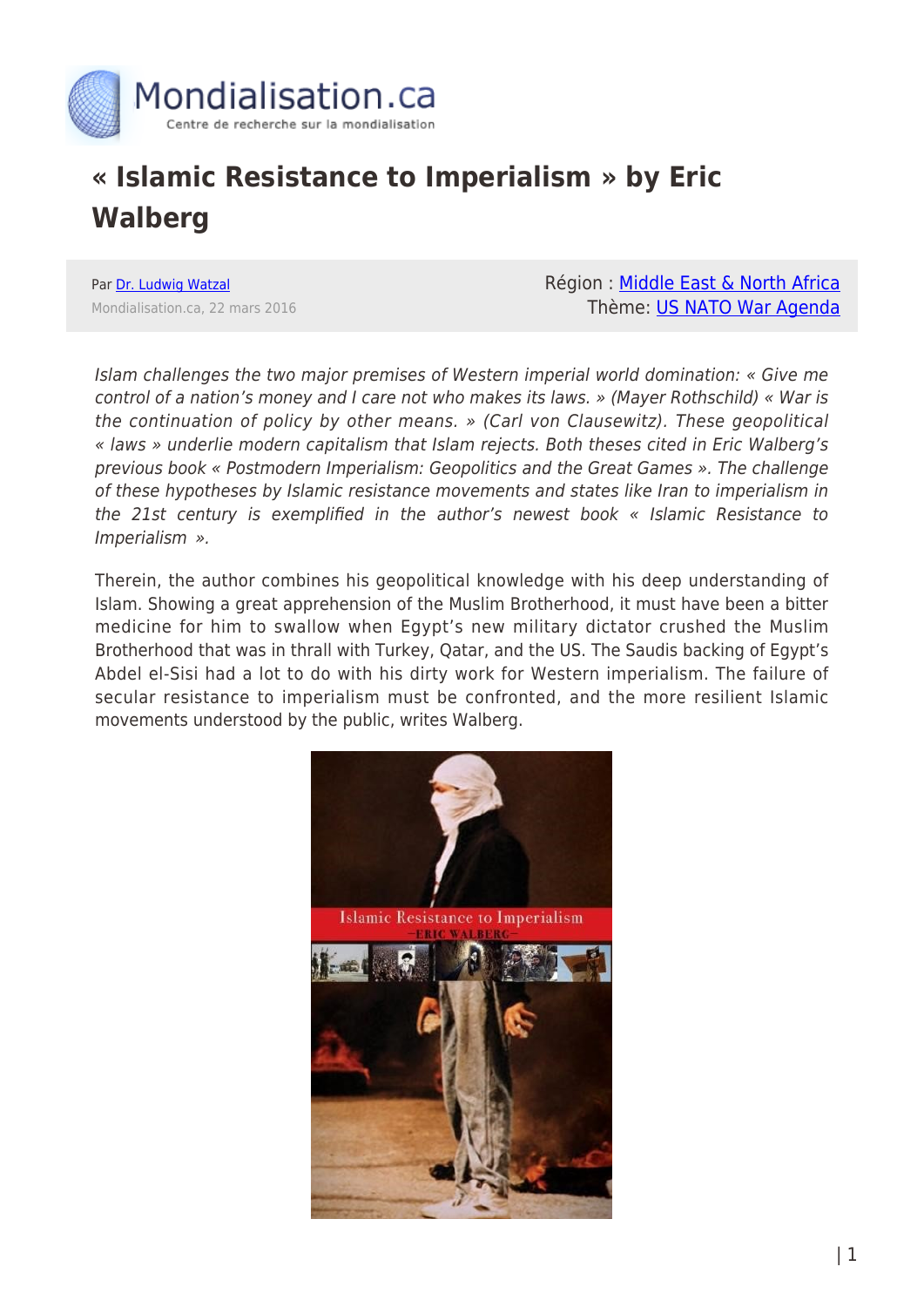Eric Walberg, who is a Canadian journalist, belongs to the very few who still have the guts to look behind the facade of state organized propaganda. His journalistic and political experience and his Muslim faith render him immune to the swansongs of flatteries and vanity fairs that most journalists can't resist.

In his book on geopolitical strategy, the author focuses on the Middle East and the global ramifications of the multiple state destruction resulting from Western aggression. Walberg addresses the following questions:

What is left of the historic Middle East upheavals of 1979 (Afghanistan, Iran) and 2011 (the Arab Spring)? How does 9/11 fit into the equation of Islamic resistance? Is al-Qaeda's longterm project still on track? What are the chances that ISIS can prevail in Iraq and Syria? Are they and like-minded jihadists dupes of imperialism or legitimate resistance movements?

Part I, comprised of four chapters, addresses the colonial legacy, the meaning of jihad, and the parallel movements among Sunni and Shia to confront imperialism.

Part II considers the main figures among the « neo-Wahhabi » movement: Azzam, Bin Laden, and Zawahiri. The author questions the justification of indiscriminate violence as well as its legacy. He then turns to the movements that attempt to re-establish the Caliphate, the Color Revolutions and the Arab Spring, and the experience of key Muslim-majority countries in the past two decades (Turkey, Afghanistan, Iraq, Egypt, Morocco, Tunisia, Iran).

He then sums up the state of the *ummah* in the 21st century and prospects for future Islamic resistance to imperialism.

According to Walberg, in 1979, the Iranian revolution challenged the very foundations of the Western imperialist system. Although Ayatollah Khomeini proposed non-violence like Gandhi did, he was dismissed as a « terrorist » because Islam poses a « real threat to empire and its claims of superiority to non-western cultures ». Khomeini understood very well what imperialism and Zionism stood for. Both denied God's authority, writes Walberg. To glorify Khomeini as a « Muslim » Gandhi may be one thing, but one should not forget that under his rule thousands of Iranian communists were murdered.

The Saudis felt increasingly challenged by the Iranian revolution in its leadership role within the ummah. They instigated not only a proxy war in Syria to overthrow Iran's protégé Bashar al-Assad, who belongs to the Alevi sect, an offshoot of Shiism, but also got into partnership with the Zionist regime in Jerusalem. Consequently, Walberg writes; »The need for unity of the ummah, for Sunni-Shia convergence, in confronting imperialism and providing an alternative approach to the violent al-Qaeda-types has never been clearer. Iran's Islamic revolution remains as the bellwether, even though attempts to emulate it have not yet succeeded. The only Islamist successes in achieving such a convergence recently have been Hizbullah and Hamas, where Sunni-Shia differences have been minimized. »

Hizbullah leader Hassan Nasrallah stresses that the current turmoil in the Middle East region is a political, not sectarian conflict, saying that both, Sunnis and Shias, have a common enemy such as Daesh (ISIS). Saudi Arabia disagrees because it sees the Iranians as enemies.

Although, Olivier Roy, a French professor at the European University Institute in Florence, Italy, dismisses the Iranian revolution as "the last of the leftist, Third Worldist and anti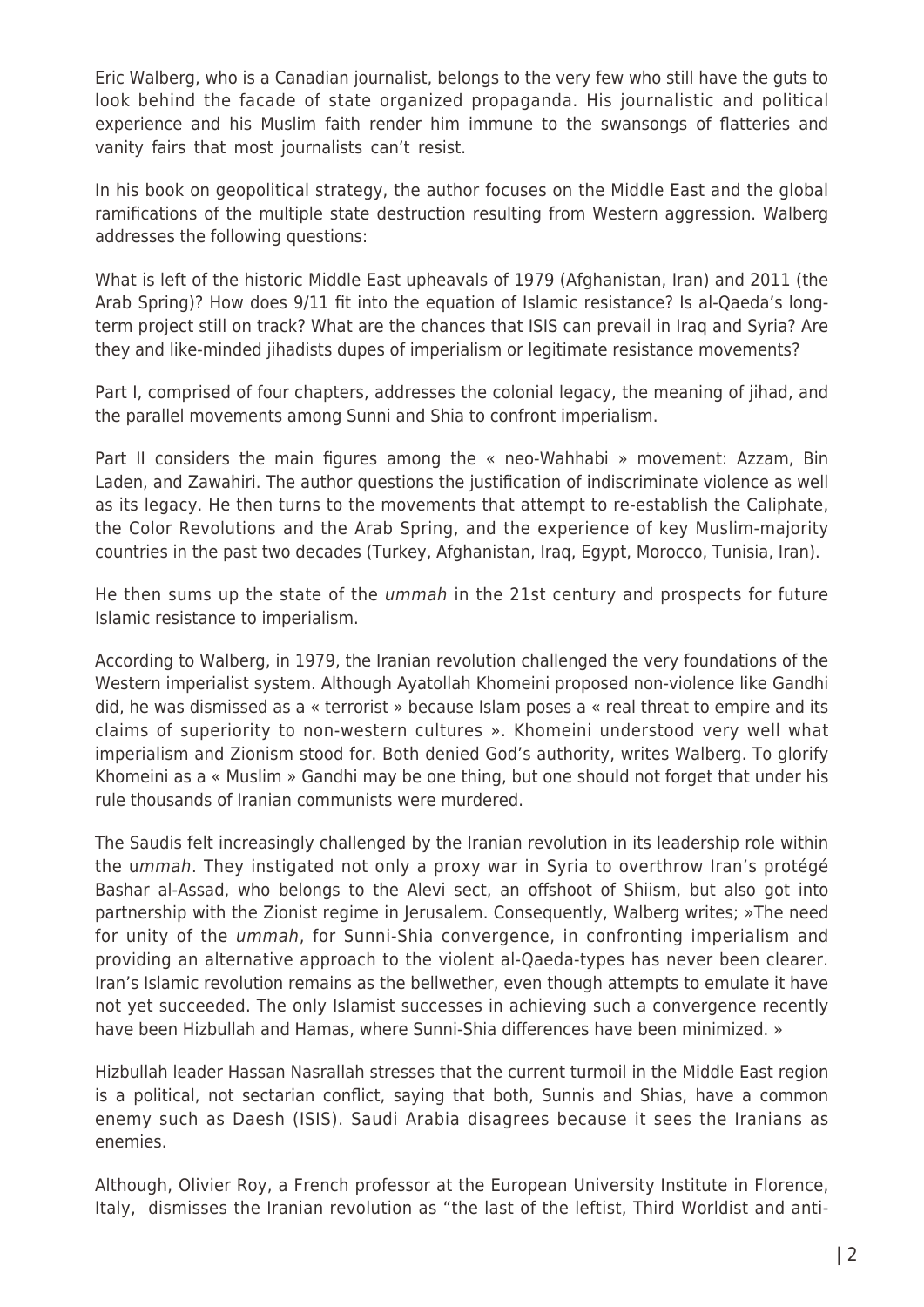imperialist revolutions, carried out under an Islamic cloak", the author thinks otherwise: « there is life in the Iranian revolution yet, as its unwavering defiance of empire shows, and its ability to adjust its path through debate and an electoral system ». Comparing Iran to Saudi Arabia, he considers the latter as light-years behind the political achievements of the former. Walberg also rejects the imperialist invention of the so-called « Judeo-Christian heritage « . In fact, the Iranian political system is highly complex and guided by spiritual means that Westerners do not or do not want to acknowledge. Alastair Crooke arrived to a similar conclusion in his excellent book « Resistance. The Essence of the Islamist Revolution ».

The Western strategy of manipulating Islam to promote imperial ends is more than two centuries old. The Islamic revolution in Iran, inspired by opposition towards the existing neocolonial regime, was carried out in the name of Islam and had also echoes in the Sunni world. That same year, it prompted Saudi rebels to occupy the Kaaba in a desperate attempt to spark the revolution, it inspired Syrian Islamists to rise against Hafez al-Assad in 1980, and may have led future al-Qaeda leader Ayman Zawahiri to conspire in the assassination of Egyptian president Anwar al-Sadat in 1981. But these uprisings were crushed, and the Sunni world remained mired in its neocolonial purgatory, defeated by empire's machinations and falling prey to Saudi instigations against Shia anti-imperialists, writes the author.

The author has still some doubts whether 9/11 was a false flag operation. He admits, nevertheless, that « 9/11 also provided a convenient casus belli for the empire, blackening Islam in the eyes of the world – the most obvious reason for the imperialists to perpetrate such a false flag operation if they are indeed responsible. Whoever is responsible, 9/11 did, nonetheless, instill in Muslims a burning and urgent purpose: to affirm their religion and to let the world know what Islam and jihad really stand for – which has nothing to do with blowing up innocent people. »

« There is sharp criticism in the 9/11 Commission Report of the Pentagon, CIA, FBI and Federal Aviation Administration for blatant lying and obstruction, though it seems that this concentrated more on covering up their incompetence, their refusal to share vital information, and the fact that their agents among the conspirators were really double agents. » This report doesn't just cover up the alleged « incompetence » but rather the active involvement of the Bush/Cheney administration. It's well known that the report is riddled with contradictions, flaws, and outright lies and does not even mention the demolition of WTC No 7 that its value is equal to zero.

Although leftist secularists dismiss Islam, partly because of its social conservatism, they should, at least acknowledge that their secular discourse doesn't inspire the masses anymore and has run its course. Even Christians and Jews who recognize that their faiths have been compromised in the age of imperialism are inspired by the believers of Islam, writes Walberg. The author argues that the West finally sees reason: « Even the imperialists are beginning to recognize that Islamists must be given a chance to rule if only in order to sap the following of the violent alternative. » At least for Palestine, this statement doesn't hold true. After the election victory of Hamas in 2006 the US and its client states fell into line with Israel's rhetoric that labeled Hamas a « terrorist organization ».

Whether « post-materialism » which rose in the 1970s in the West represents a new morality against consumerism that can fall into line with the « essence of Islam » remains to be seen. It seems as if Islam has the potential as the last movement of resistance against